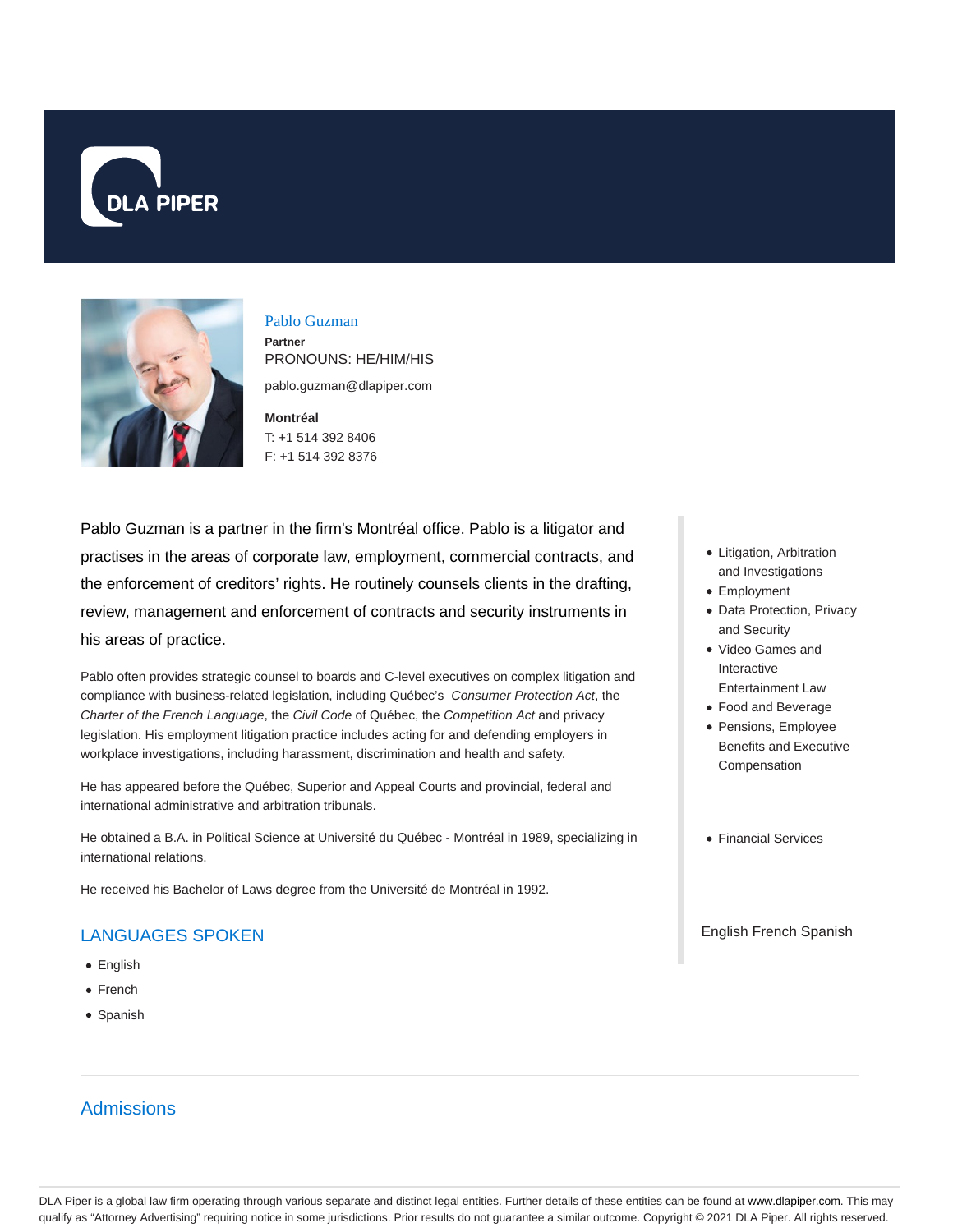#### Québec, 1994

## **Recognitions**

- Gold Client Champion Award by Martindale-Hubbell, 2021
- AV® Preeminent Client Review Rated by Martindale-Hubbell, 2016-2017

### **Education**

- LL.B., Université de Montréal, 1992
- B.A., Université du Québec à Montréal, 1989

### INSIGHTS

## **Publications**

**Québec's Charter of the French Language has been amended by Bill 96: Have you registered your trademarks in Canada yet?**

13 June 2022

On June 1, 2022, Bill 96, An Act respecting French, the official and common language of Québec received royal assent and modified the Charter of the French Language. Some of the most significant amendments introduced by Bill 96 are the new restrictions on the use of English and other non-French trademarks in signs, posters, labels, packaging and commercial advertising.

**Québec's Bill 96 modifying the Charter of the French Language receives royal assent: Key dates for when the amendments come into force**

### 3 June 2022

On June 1, 2022, Bill 96, An Act respecting French, the official and common language of Québec received royal assent and became law. Passed by Québec's National Assembly, Bill 96 significantly changes the Charter of the French Language. While some provisions of Bill 96 come into effect as of June 1, 2022, others will come into effect over a period of 3 years. This article outlines some of the key dates and requirements for businesses and employers to keep in mind.

**Québec's National Assembly passes amended Bill 96 to modify the Charter of the French Language**

#### 31 May 2022

On May 24, 2022, Québecs National Assembly passed Bill 96, An Act respecting French, the official and common language of Québec, which proposes significant changes to the Charter of the French Language, commonly known as Bill 101, aimed at ensuring the vitality of the French language in Québec. In light of this, changes are coming to Québec's French language requirements, and businesses should prepare for their impact. Businesses operating in Québec or having employees in the province should become familiar with the changes to the Charter as amended by Bill 96. The following article provides a general overview of some of the key takeaways of Bill 96.

### **NEWS**

DLA Piper is a global law firm operating through various separate and distinct legal entities. Further details of these entities can be found at www.dlapiper.com. This may qualify as "Attorney Advertising" requiring notice in some jurisdictions. Prior results do not guarantee a similar outcome. Copyright © 2021 DLA Piper. All rights reserved.